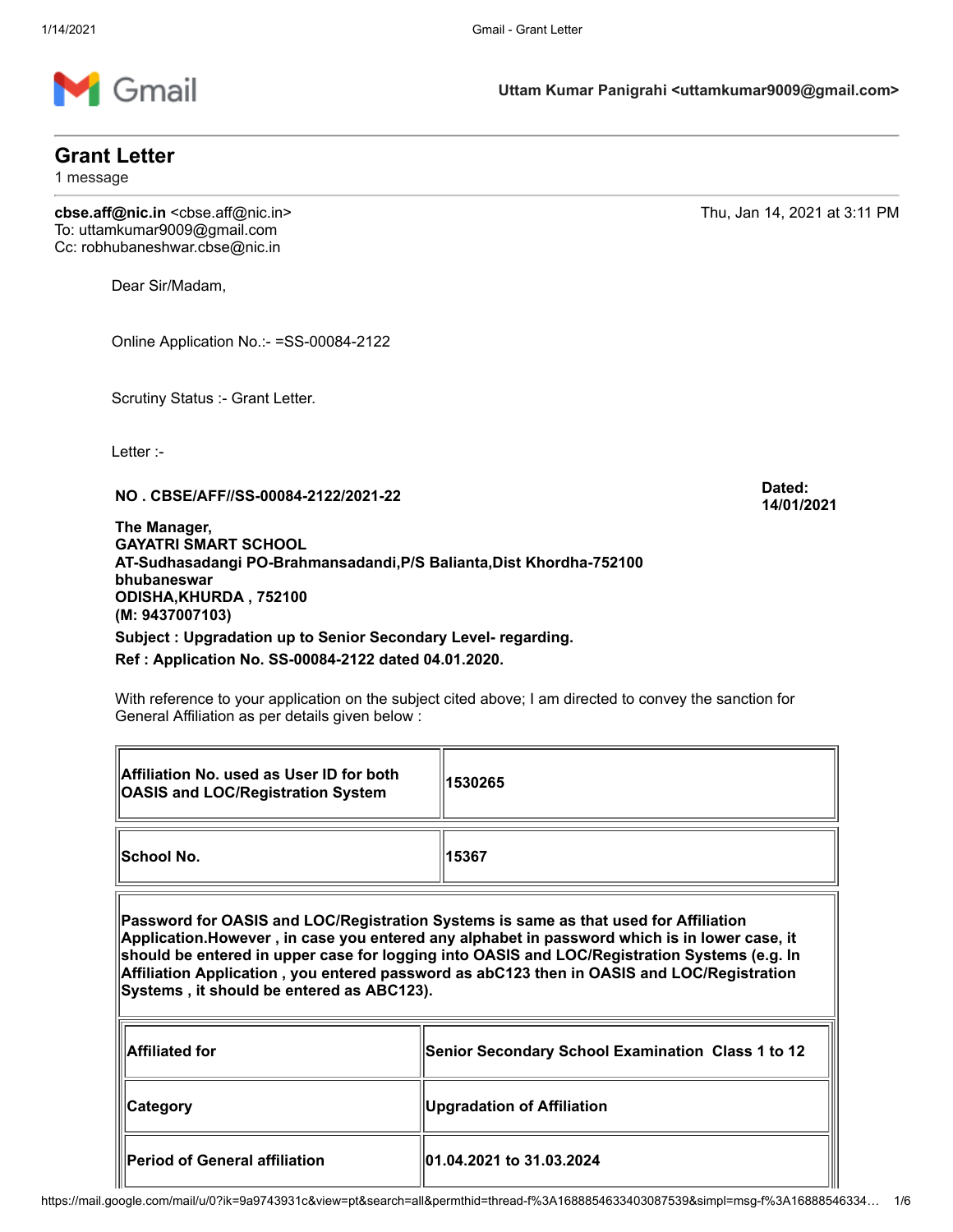| Year and Month From which admission<br>1 April, 2021<br>can be taken in Class-XI         |                                                         |                                                                                          |         |                           |                     |
|------------------------------------------------------------------------------------------|---------------------------------------------------------|------------------------------------------------------------------------------------------|---------|---------------------------|---------------------|
| Year and Month in which first batch of<br>Class-XII will appear in board<br>examinations |                                                         | <b>March, 2023</b>                                                                       |         |                           |                     |
| <b>SUBJECTS ALLOWED:</b>                                                                 |                                                         |                                                                                          |         |                           |                     |
| <b>Languages</b>                                                                         |                                                         | <b>ENGLISH, HINDI, SANSKRIT, ODIA</b>                                                    |         |                           |                     |
| <b>Elective Subjects</b>                                                                 |                                                         | MATHEMATICS, PHYSICS, CHEMISTRY, BIOLOGY, PHYSICAL<br><b>EDUCATION, COMPUTER SCIENCE</b> |         |                           |                     |
|                                                                                          | The facilities reported at the time of last inspection: |                                                                                          |         |                           |                     |
|                                                                                          | S.No.∥Detail                                            |                                                                                          | $ $ Nos | Size                      |                     |
|                                                                                          | Area of school campus                                   |                                                                                          |         | 8067 (Square Meter)       |                     |
| 2                                                                                        | Built up area                                           |                                                                                          |         |                           | 1980 (Square Meter) |
| 3                                                                                        | Area of play ground                                     |                                                                                          |         |                           | 6886 (Square Meter) |
| 4                                                                                        | <b>Composite Science Lab</b>                            |                                                                                          |         |                           | 861 (Square Feet)   |
| 5                                                                                        | <b>Mathematics Lab</b>                                  |                                                                                          |         |                           | 688 (Square Feet)   |
| 6                                                                                        | <b>Computer Lab</b>                                     |                                                                                          |         | 1                         | 861 (Square Feet)   |
| 17                                                                                       | <b>Biology Lab</b>                                      |                                                                                          |         | 1                         | 861 (Square Feet)   |
| 8                                                                                        | <b>Chemistry Lab</b>                                    |                                                                                          |         | 1                         | 861 (Square Feet)   |
| 9                                                                                        | <b>Physics Lab</b>                                      |                                                                                          |         | 1                         | 861 (Square Feet)   |
| 10                                                                                       | <b>Library rooms</b>                                    |                                                                                          |         | 1                         | 1937 (Square Feet)  |
| 11                                                                                       | <b>Occupied Class Rooms</b>                             |                                                                                          |         | 12                        | 602 (Square Feet)   |
| 12                                                                                       | <b>Vacant Class Rooms</b>                               |                                                                                          |         | 3                         | 602 (Square Feet)   |
| 13                                                                                       | Name of society running the school                      |                                                                                          |         | Gayatri educational trust |                     |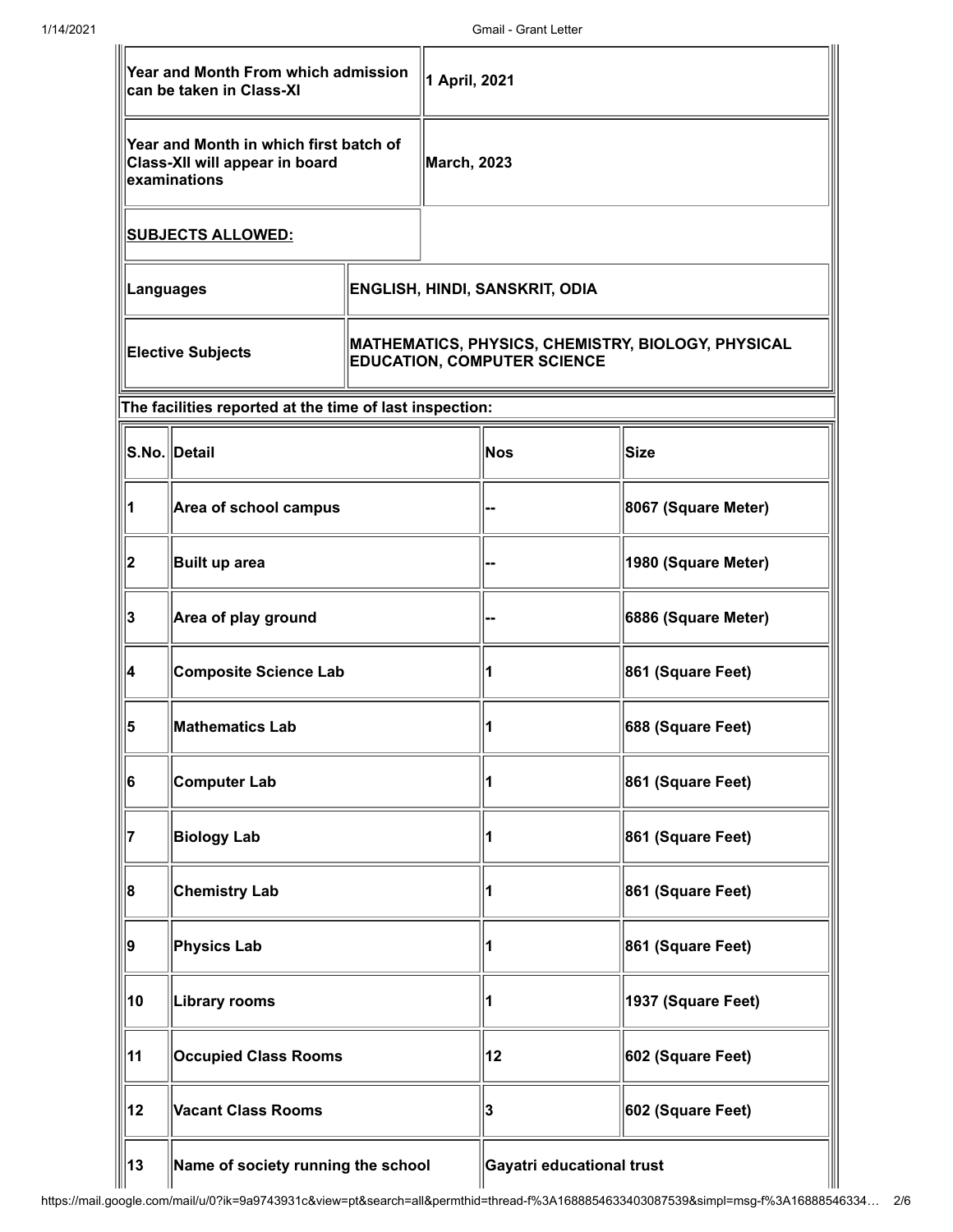The above sanction is subject to fulfillment of following conditions:-

- 1. The school will follow the syllabus on the basis of curriculum prescribed by NCERT/CBSE for the Middle Classes. The school will follow syllabus and courses as per scheme of studies prescribed by the Board for Secondary/Sr. Secondary School Examination and changes made therein from time to time.
- 2. The school should go through the provision of **Affiliation and Examination Bye Laws and keep a copy there of** for reference purpose and also advised to visit CBSE websites / , <http://cbseacademic.nic.in/> & <http://cbse.nic.in/> for updates. The School is expected to see all circulars on these CBSE websites at least once every week.
- 3. **The school shall submit their information through Online Affiliated School Information System (OASIS) as per details given in circular no. affiliation-06/2018 dated 24.04.2018. Link for OASIS is available on Board's website: [www.cbse.nic.in.](http://www.cbse.nic.in/) Please see point number 46 for OASIS credentials.**
- 4. The school will follow the **RTE Act, 2009** and instructions issued thereon by the CBSE/Respective State /UT Govt. from time to time.
- 5. The school will enroll students proportionate to the facilities available in the school as prescribed in the Affiliation Bye-Laws of the Board which shall not in general exceed the optimum number as under :-

| $\ $ Campus<br>∣area                                                                         |      |                      | <b>Enrolment</b> No. of Sections (pre-primary No. of Sections at Sr. Secondary $\left\Vert$<br>$\left\Vert$ (zi &Xiii) |  |  |
|----------------------------------------------------------------------------------------------|------|----------------------|------------------------------------------------------------------------------------------------------------------------|--|--|
| $\ \mathsf{a}\ $ 1.0 acre                                                                    | 1250 | $  02$ in each class | 04 each in class XI and XII                                                                                            |  |  |
| $\ b\ $ 1.5 acre                                                                             | 1875 | $  03$ in each class | 04 each in class XI and XII                                                                                            |  |  |
| $\ c\rangle\ $ 2.0 acre                                                                      | 2500 | 104 in each class    | 04 each in class XI and XII                                                                                            |  |  |
| $\ $ Cabool running on bigger compus of more than 02 cerse the number of students shall hall |      |                      |                                                                                                                        |  |  |

 $|d\rangle$ School running on bigger campus of more than 02 acres, the number of students shall be restricted as per the actual facilities in the school which shall be proportionate to the optimum number mentioned at (a), (b) and (c) above.

- 6. The school will provide well equipped Laboratories, Library and other facilities as per norms of the Board. The relevant books as per the academic level of students shall be made available in the library.
- 7. The School should have at least one adequately equipped computer lab with a minimum of 10 computers and would ensure **computer student ratio of 1:20** at least. Proper software along with facility of Broad Band connectivity with the feature of 'internet always on' from any service provider to be ensured.
- 8. The schools affiliated and running upto Senior Secondary Level will provide suitable facilities including the equipment in laboratories/workshops and games for classes XI and XII as per requirements laid down in rules.
- 9. The school will also abide by the conditions of Recognition/NOC prescribed by the State Government concerned.
- 10. The school is required to restrict the number of sections as per the infrastructure facilities available in the school as per rule 10.6 of Affiliation Bye-laws. The **optimum number of students** in a section of a class should not be more than 40 and number of students at middle, secondary and senior secondary level of the school shall preferably be proportionate to each other.
- 11. **The section teacher ratio of 1:1.5** is to be maintained to teach various subjects and school shall appoint qualified and trained teaching staff on regular basis as per provisions of Affiliation Bye Laws of the Board
- 12. The school and its records shall be open for inspection by an officer/official of the Board or an authorized representative of the Board/State Educational Department at any time and the school shall furnish information as may be asked for by the Board/State Government from time to time.
- 13. As per Rule 13.3 and 13.3 (i), the school shall supply information and returns called for by the Board/State/ Central Government/Local Authority within the prescribed time given for its furnishing to the authority concerned and the school should prepare its annual report containing comprehensive information including name, address postal and e-mail, telephone numbers, affiliation status, period of General affiliation, details of infrastructures, details of teachers, number of students and status of fulfillment of norms of affiliation Bye-Laws and upload same on the school's website before 15th September of every year.
- 14. The accounts should be audited and certified by a Chartered Accountant and proper accounts statements should be prepared in the name of school, as per rules.
- 15. The school will strictly adhere with all rules regarding safety of students including Fire fighting and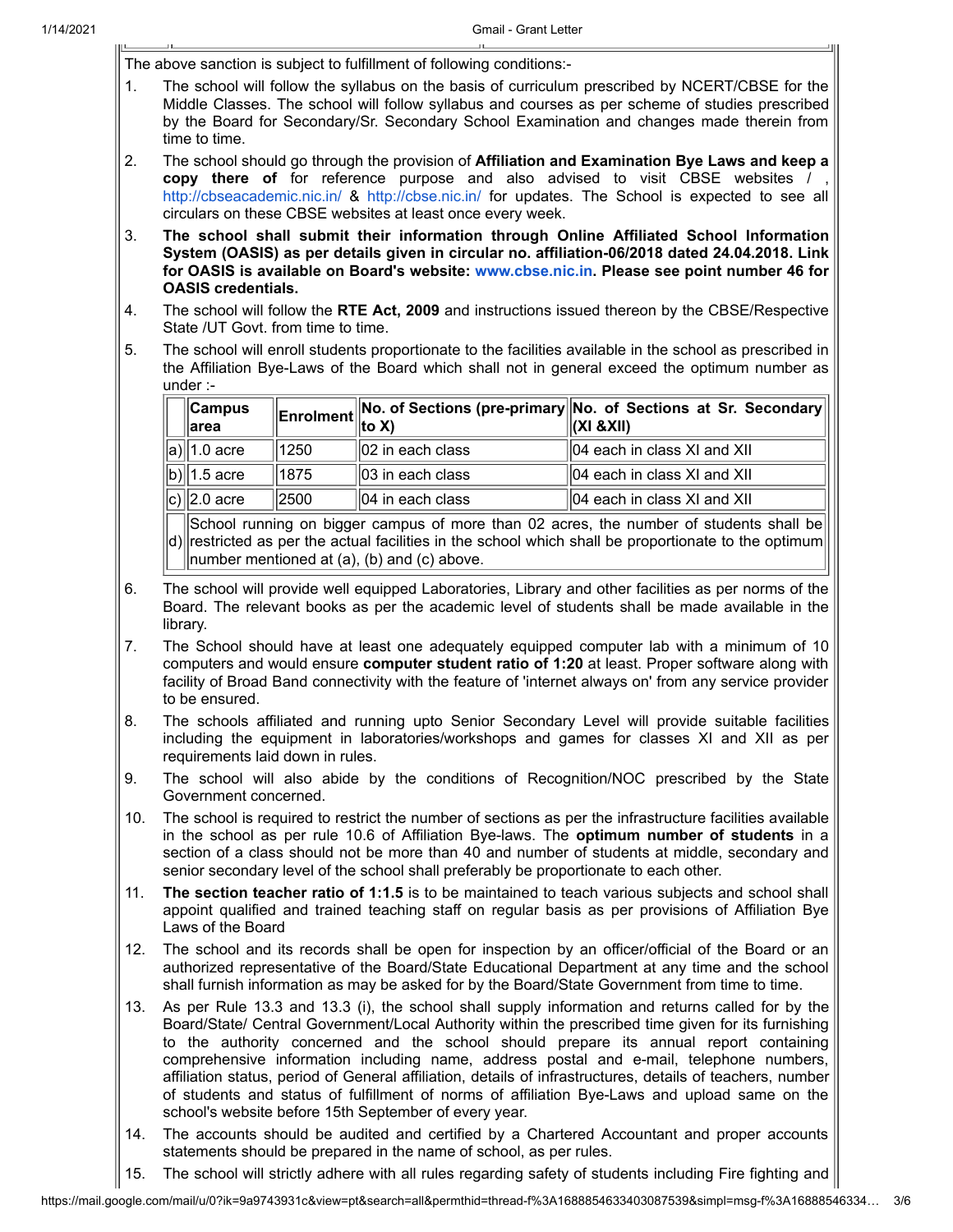Transportation, etc. Further, school will provide adequate facilities for potable drinking water and clean healthy and hygienic toilets with washing facilities for boys and girls separately in proportion to the number of students.

- 16. Teachers are to be educated to avoid **Corporal Punishment i.e**. rule no. 44.1 (d & e).
- 17. As per rule no. 8.2 and 13.11, facilities for physically challenged student(s) should be adequately provided and every school shall promote inclusion of student(s) with disabilities/special needs in the normal school as per provisions of the **'Rights of Persons with Disabilities Act 2016'.**
- 18. The school shall take care of **Health, sanitation and fire safety** requirements in accordance with rule no. 3.3 (vii), rule 8.5 and rule 23.11.
- 19. The school has to constitute a committee for protection of woman from **sexual harassment** at the work place and to abide by the guidelines and norms prescribed by the Hon'ble Supreme Court of India in W.P. Criminal No.666-70 of 1992 Vishaskha and other vs State of Rajasthan and other delivered on 13.8.1997 Refer rule no. 10.9.
- 20. Fees should normally be charged under the heads prescribed by the Department of Education of the State/U.T. for schools of different categories. **No capitation fee or voluntary donations** for gaining admission in the school or for any other purpose should be charged / collected in the name of the school and the school should not subject the child or his or her parents or guardians to any screening procedure in accordance with Rule No. 11.1, 2 & 3. Also, as per Chapter II, Rule No. 11.1 of Affiliation Bye-Laws, fees charged should be commensurate with the facilities provided by the institution.
- 21. The school should not use the facilities available for commercialization:-

| $\left\  \underline{As} \underline{per} \underline{rule} \underline{no.} 19.1 \underline{(ii)} \underline{li} \right\ $ is shall be ensured that the school is run as a community<br>$\ $ (a) $\ $ service and not as a business and that commercialization does not take place in the<br>school in any shape whatsoever. |
|---------------------------------------------------------------------------------------------------------------------------------------------------------------------------------------------------------------------------------------------------------------------------------------------------------------------------|
| $\left\  \text{As per rule no. 19.1 (ii)} \right\ $ Any franchisee school making payment on account of use of<br>$\parallel$ name motto and logo of franchiser institution or any other non-academic activities                                                                                                           |

- (b) would be termed as commercialization of institution and the school is required to name, motto and logo of franchiser institution or any other non-academic activities provide an affidavit that the school/society has not entered into any such contract to use Name, logo, motto for consideration of fee.
- 22. **Admission to the school** is to be restricted as per rule 6.1 of Examination Bye-laws and rule 12 (i, ii & iii) of Affiliation bye laws.
- 23. School will not prepare any student/ start class for **any other Board** except CBSE from their CBSE affiliated school building/ premises
- 24. As per rule  $13.12$  (ii), no affiliated school shall endeavour to present the candidates who are not on its roll nor shall it present the candidates of its unaffiliated Branch/School to any of the Board's Examinations.
- 25. Running of classes of **coaching institutions** in the school premises in the pretext of providing coaching to the students for various examinations is not approved by the board. Strict action would be taken on defaulters.
- 26. Each school affiliated/ to be affiliated with the Board shall frame **Service Rules** for its employees which will be as per Education Act of the state/U.T., if the Act makes adoption of the same obligatory, otherwise as per Service Rules given in Affiliation Bye Laws. Further, **Service Contract** will be entered with each employee as per the provisions in the Education Act of the state/ U.T., or as given in Appendix III.
- 27. **Pay and allowances** to staff should be revised from time to time to bring it at par with that of State Government. Further, **Salary and service conditions** of staff should be fixed in accordance with rule no. 3.3 (v) and rule no. 10.2 as appended below:-

a) The school in India must pay salaries and admissible allowances to the staff not less than the corresponding categories of employees in the State Government schools or as per scales etc. prescribed by the Government of India.Further, the service conditions as per Rule 10 and Rules 24 to 49 of Affiliation Bye-Laws shall also be adhered to.

(b) Salary should be paid through Electronic Clearing Service (ECS) from the date of first appointment of the teachers on probation.

- 28. Continuous **sponsoring of students at Board examination** is to be made as per rule 13.12 (iv). Failure to do so will lead to suo moto withdrawal of the affiliation of the school for Secondary and Senior Secondary Examination as the case may be
- 29. **School infrastructure and teachers** should be made available as per rule no. 13.4 **for examinations** conducted by the board and evaluation of answer scripts
- 30. As per rule no. 8.8 (iv & v), every affiliated school is required to develop their own website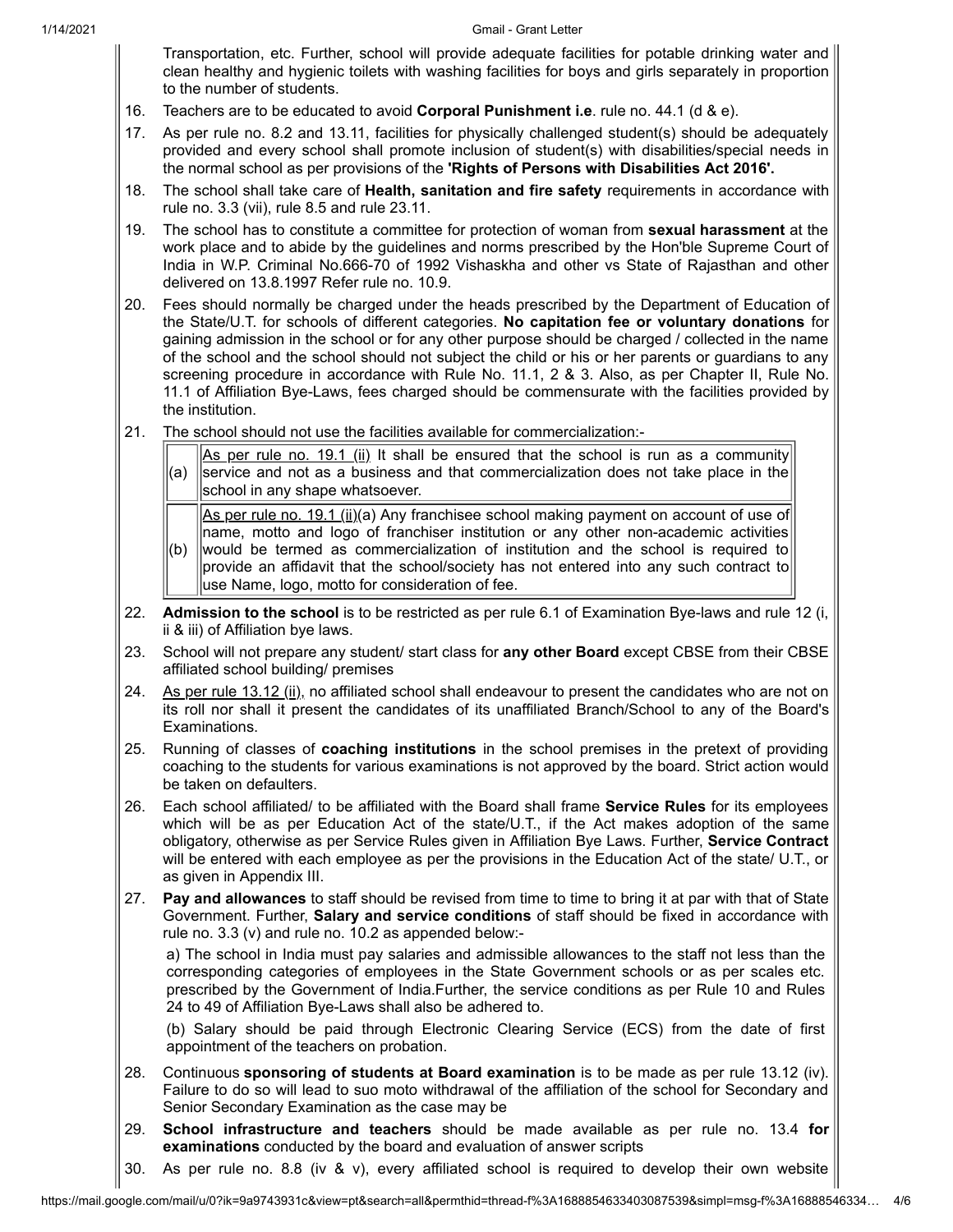containing comprehensive information such as affiliation status, details of infrastructure, details of teachers, number of students, address-postal and e-mail, telephone numbers etc.

- 31. Strict adherence to the provisions of Wild Life Protection Act while procuring plants and animals for the use in laboratories by the school must be made in accordance with circular no. 03 dated 21 May 2013
- 32. As per rule 15.1 (d), the school will follow the syllabus on the basis of curriculum prescribed by NCERT/ CBSE and text books published by NCERT/CBSE for the Middle classes as far as practicable or exercise extreme care while selecting books of private publishers. The content must be scrutinized carefully to preclude any objectionable content that hurts the feelings of any class, community, gender, religious group in society. The school will be responsible if prescribed books are found having such content. Provided also that the school would put a list of such books prescribed by it on its website with the written declaration duly signed by the Manager and the principal to the effect that they have gone through the contents of the books prescribed by the school and own the responsibility
- 33. As per RTE act 2009 and Chapter IX rule No. 53.2.2(a) and 53.3, a teacher appointed to teach Class I to V and VI to VIII should pass in the Central Teacher Eligibility Test (CTET)/ State Teacher Eligibility Test (TET) conducted by the appropriate Government in accordance with the guidelines framed by the NCTE for the purpose
- 34. As per rule no. 3.3 h (vi), every school should organize at least one week training programme for teachers every year in association with any teachers training institute recognized by the State or Central Government or by any agency identified by the Board
- 35. Every secondary and senior secondary school shall appoint a person on full time basis for performing the duties of a Health Wellness teacher as per rule 53.5.
- 36. The school will create Reserve Fund as per the requirement of the Affiliation Bye Laws.
- 37. The Board would not allow any transfer of property/sale of school by one society/ Management/ Trust to another Society/Management/Trust through agreement/sale deed. In case such transaction is effected explicitly or implicitly the Board shall withdraw its affiliation with immediate effect.
- 38. The school is required to follow the safety guidelines as issued by the Board vide Circular No-Affiliation 05/2018 dated 27.03.2018 captioned Safety of Children in schools.
- 39. The school is directed to submit an affidavit duly notorized with in 15 days of issuance of grant letter, as an instrument of acceptance of terms of affiliation. The school is not allowed to alter or make any changes in the contents of the affidavit. The format of affidavit is attached with this letter.
- 40. 5-6 names of persons not below the rank of Principal of Sr. Secondary School affiliated with the Board be recommended so that two of them may be approved by the Board as its nominee in the School Managing Committee. Of these 2-3 may be Principals of KV/JNV
- 41. The school shall apply for further Extension of General Affiliation 'Online' through [www.cbseaff.nic.in](http://www.cbseaff.nic.in/) with prescribed fee and other essential documents as per the time period given by the board in this regard before the expiry of the date of General affiliation otherwise penalty as per rules will be charged for late execution of application.
- 42. The school should not start Class IX/X/XI/XII (as the case may be) without written approval of the Board. The Board shall not be responsible for any consequences in case class IX/X/XI/XII are started without obtaining the prior approval of the Board and without following the Affiliation Byelaws.
- 43. It is mandatory for every affiliated school to become a member in the local Sahodaya of CBSE schools.
- 44. In case of established violation of Affiliation Bye laws, directions given in the circulars and any of the above mentioned conditions by the school, the school would be liable for disaffiliation under Chapter V,Rule No. 17 of Affiliation Bye-laws.
- 45. Some of the important rules to be adhered to by the school were given above for drawing specific attention of the school authorities. However, the school authorities are required to acquaint themselves with the rules contained in Affiliation, Examination Bye-laws and circulars issued by the Board from time to time. Any laxity in following rules/instructions of the Board will lead to action against school as per Rule 17 of Affiliation Bye-laws.
- 46. Concerned Regional Office is requested to create new email id of school ([15367@cbseshiksha.in](mailto:15367@cbseshiksha.in)), this will be used for all online activities and official communication with the Board . For example , if school number is 99999, then email ID will be [99999@cbseshiksha.in](mailto:99999@cbseshiksha.in). Password for first time login for new email ID will be shared to you on school's email ID/ Mobile number of Principal given at the time of applying online for affiliation.

47.

## **The School is requested to complete the process and use the email ID** as